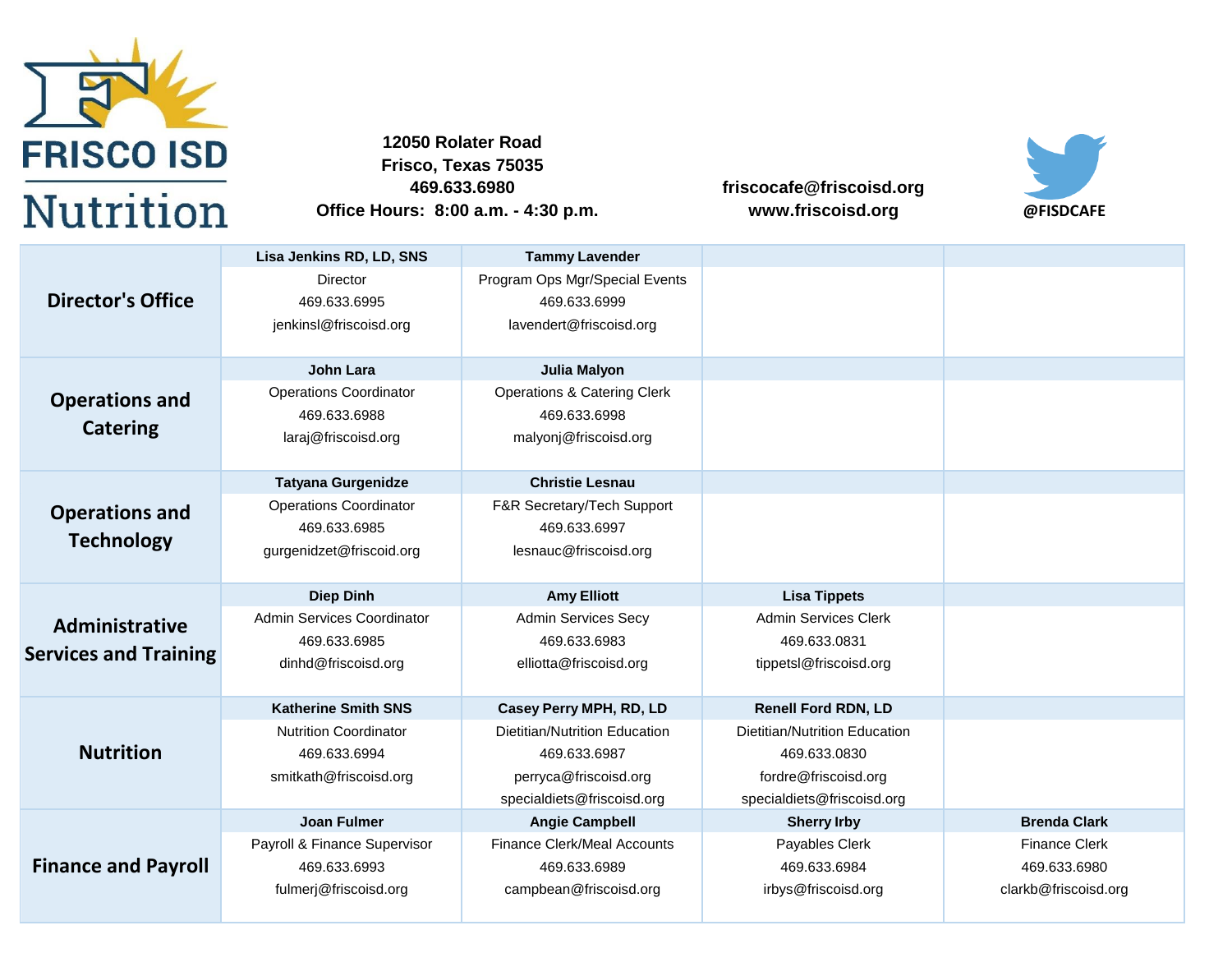| <b>Allen</b>           | <b>Bright</b>            | <b>Elliott</b>               | <b>McSpedden</b>         | Ogle                    |
|------------------------|--------------------------|------------------------------|--------------------------|-------------------------|
| 5800 Legacy Drive      | 7600 Woodstream Drive    | 3721 Hudson Crossing         | 14140 Countrybrook Drive | 4200 Big Fork Trail     |
| Frisco, Texas 75034    | Frisco, Texas 75034      | McKinney, Texas 75070        | Frisco, Texas 75035      | McKinney, Texas 75070   |
| 469.633.3814           | 469.633.2753             | 469.633.3762                 | 463.633.2087             | 469.633.3537            |
| <b>Area Manager</b>    | <b>Area Manager</b>      | <b>Area Manager</b>          | <b>Area Manager</b>      | <b>Area Manager</b>     |
| Deanne Larue           | Brenda Zamani            | Anthony Fletcher             | Anthony Fletcher         | Mervat Khalil           |
| larued@friscoisd.org   | zamanib@friscoisd.org    | fletchea@friscoisd.org       | fletchea@friscoisd.org   | khalilm@friscoisd.org   |
| <b>Anderson</b>        | <b>Carroll</b>           | <b>Fisher</b>                | <b>Miller</b>            | <b>Phillips</b>         |
| 2800 Oakland Hills     | 4380 Throne Hall Drive   | 2500 Old Orchard Drive       | 300 Cypress Hill Drive   | 2285 Little River Drive |
| Plano, Texas 75025     | Frisco. Texas 75033      | Frisco, Texas 75033          | Little Elm, Texas 75068  | Frisco, Texas 75033     |
| 469.633.2353.          | 469.633.3737             | 469.633.2583                 | 469.633.2087             | 469.633.3937            |
| <b>Area Manager</b>    | <b>Area Manager</b>      | <b>Area Manager</b>          | <b>Area Manager</b>      | <b>Area Manager</b>     |
| Erene Kirkwood         | Brenda Zamani            | Brenda Zamani                | Kim Giacoman             | Kim Giacoman            |
| kirkwooe@friscoisd.org | zamanib@friscoisd.org    | zamanib@friscoisd.org        | giacomak@friscoisd.org   | giacomak@friscoisd.org  |
| <b>Ashley</b>          | <b>Christie</b>          | <b>Gunstream</b>             | Mooneyham                | <b>Pink</b>             |
| 15601 Christopher Lane | 10300 Huntington Road    | 7600 Rockyridge Drive        | 2301 Eden Drive          | 3650 Overhill Road      |
| Frisco, Texas 70535    | Frisco, Texas 75035      | Frisco, Texas 75035          | McKinney, Texas 75070    | Frisco, Texas 75033     |
| 469.633.3712           | 469.633.2453             | 469.633.3153                 | 469.633.3662             | 469.633.3512            |
| <b>Area Manager</b>    | <b>Area Manager</b>      | <b>Area Manager</b>          | <b>Area Manager</b>      | <b>Area Manager</b>     |
| Anthony Fletcher       | Cristina deGuzman        | Cristina deGuzman            | <b>Mervat Khalil</b>     | Kim Giacoman            |
| fletchea@friscoisd.org | deguzmanma@friscoisd.org | deguzmanma@friscoisd.org     | khalilm@friscoisd.org    | giacomak@friscoisd.org  |
| <b>Bledsoe</b>         | <b>Comstock</b>          | <b>Hosp</b>                  | <b>Newman</b>            | <b>Purefoy</b>          |
| 2900 Tmber Ridge       | 7152 Silverado Trail     | 6050 Lone Star Ranch Parkway | 12333 Briar Ridge Road   | 11880 Teel Parkway      |
| Frisco, Texas 75034    | McKinney, Texas 75070    | Frisco, Texas 75034          | Frisco, Texas 75033      | Frisco, Texas 75033     |
| 469.633.3612           | 469.633.3912             | 469.633.4062                 | 469.633.3987             | 469.633.3889            |
| <b>Area Manager</b>    | <b>Area Manager</b>      | <b>Area Manager</b>          | <b>Area Manager</b>      | <b>Area Manager</b>     |
| Deanne Larue           | Anthony Fletcher         | Deanne Larue                 | Brenda Zamani            | Kim Giacoman            |
| larued@friscoisd.org   | fletchea@friscoisd.org   | larued@friscoisd.org         | zamanib@friscoisd.org    | giacomak@friscoisd.org  |
| <b>Boals</b>           | <b>Corbell</b>           | <b>Isbell</b>                | <b>Nichols</b>           | <b>Riddle</b>           |
| 2035 Jaguar Drive      | 11095 Monarch Drive      | 6000 Maltby Drive            | 7411 Nichols Trail       | 8201 Robinson Road      |
| Frisco, Texas 75033    | Frisco, Texas 75033      | Frisco, Texas 75035          | Frisco, TX 75034         | Plano, Texas 75024      |
| 469.633.3353           | 469.633.3562             | 469.633.3453                 | 469.633.3692             | 469.633.3253            |
| <b>Area Manager</b>    | <b>Area Manager</b>      | <b>Area Manager</b>          | Area Manager             | <b>Area Manager</b>     |
| Kim Giacoman           | Brenda Zamani            | Anthony Fletcher             | Deanne Larue             | Erene Kirkwood          |
| giacomak@friscoisd.org | zamanib@friscoisd.org    | fletchea@friscoisd.org       | larued@friscoisd.org     | kirkwooe@friscoisd.org  |
| <b>Borchardt</b>       | <b>Curtsinger</b>        | Liscano                      | <b>Norris</b>            | <b>Robertson</b>        |
| 4300 Waskom Drive      | 12450 Jereme Trail       | 11222 Mammoth Cave Lane      | 10101 Shepton Lane       | 201 Woodlake Drive      |
| Plano, Texas 75024     | Frisco, Texas 75035      | Frisco, Texas 75035          | Frisco, Texas 75035      | Little Elm, Texas 75068 |
| 469.633.2853           | 469.633.2153             | 469.633.2287                 | 469.633.4087             | 469.633.3687            |
| <b>Area Manager</b>    | <b>Area Manager</b>      | <b>Area Manager</b>          | <b>Area Manager</b>      | <b>Area Manager</b>     |
| Erene Kirkwood         | Erene Kirkwood           | Mervat Khalil                | Anthony Fletcher         | Kim Giacoman            |
| kirkwooe@friscoisd.org | kirkwooe@friscoisd.org   | khalilm@friscoisd.org        | fletchea@friscoisd.org   | giacomak@friscoisd.org  |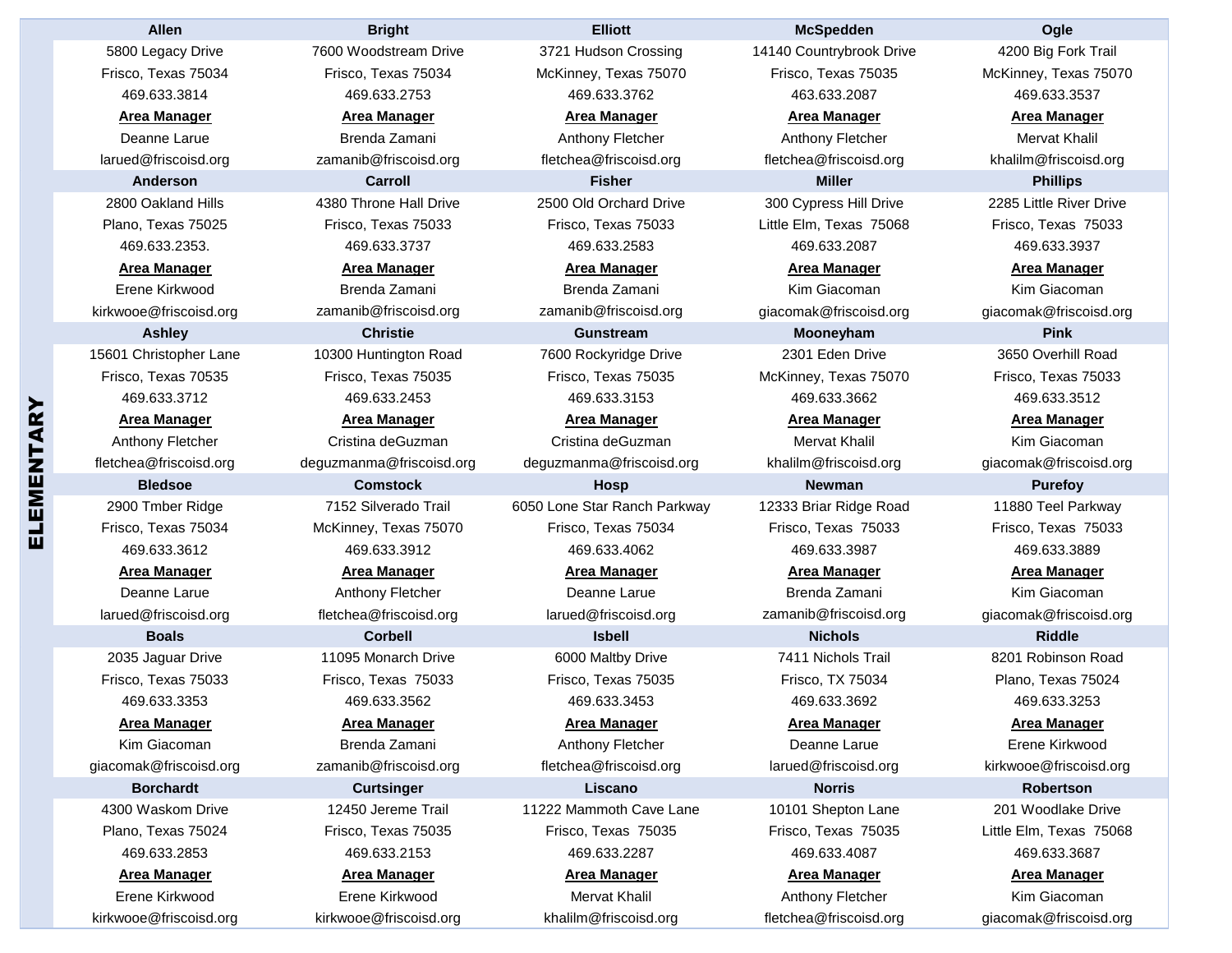|        | <b>Rogers</b>                | <b>Sparks</b>          |               | <b>Clark</b>             | <b>Maus</b>                | <b>Stafford</b>           |
|--------|------------------------------|------------------------|---------------|--------------------------|----------------------------|---------------------------|
|        | 10500 Rogers Road            | 8200 Otis Drive        |               | 4600 Colby Drive         | 12175 Coit Road            | 2288 Little River Drive   |
|        | Frisco. Texas 75033          | Frisco, Texas 75034    |               | Frisco, Texas 75035      | Frisco, texas 75035        | Frisco, Texas 75033       |
|        | 469.633.2053                 | 469.633.3053           |               | 469.633.4659             | 469.633.5242               | 469.633.5142              |
|        | <b>Area Manager</b>          | <b>Area Manager</b>    |               | <b>Area Manager</b>      | <b>Area Manager</b>        | <b>Area Manager</b>       |
|        | Cristina deGuzman            | Brenda Zamani          |               | Erene Kirkwood           | Cristina deGuzman          | Kim Giacoman              |
|        | deguzmanma@friscoisd.org     | zamanib@friscoisd.org  |               | kirkwooe@friscoisd.org   | deguzmanma@friscoisd.org   | giacomak@friscoisd.org    |
|        | <b>Scott</b>                 | <b>Spears</b>          |               | Cobb                     | <b>Nelson</b>              | <b>Staley</b>             |
|        | 10550 Millbend drive         | 8500 Wade Blvd.        |               | 8400 Teel Parkway        | 10100 Independence Parkway | 6927 Stadium Land         |
|        | McKinney, Texas 75070        | Frisco, TX 75034       |               | Frisco, Texas 75033      | Frisco, Texas 75035        | Frisco, Texas 75033       |
|        | 469.633.4012                 | 469.633.2953           |               | 469.633.4342             | 469.633.4142               | 469.633.4559              |
|        | <b>Area Manager</b>          | <b>Area Manager</b>    |               | <b>Area Manager</b>      | <b>Area Manager</b>        | <b>Area Manager</b>       |
|        | <b>Mervat Khalil</b>         | Deanne Larue           |               | Brenda Zamani            | <b>Mervat Khalil</b>       | Cristina deGuzman         |
|        | khalilm@friscoisd.org        | larued@friscoisd.org   |               | zamanib@friscoisd.org    | khalilm@friscoisd.org      | deguzmanma@friscoisd.org  |
|        | <b>Sem</b>                   | <b>Tadlock</b>         |               | <b>Fowler</b>            | <b>Pearson</b>             | <b>Trent</b>              |
|        | 12721 Honey Grove Drive      | 1215 Godfrey Drive     |               | 3801 McDermott Road      | 2323 Stonebrook Parkway    | 13131 Coleto Creek Drive  |
|        | Frisco. Texas 75035          | Frisco, Texas 75035    | <b>Si</b>     | Plano, Texas 75025       | Frisco, Texas 75034        | Frisco, Texas 75033       |
|        | 469.633.3587                 | 469.633.3787           |               | 469.633.5092             | 469.633.4492               | 469.633.4442              |
|        | <b>Area Manager</b>          | <b>Area Manager</b>    |               | <b>Area Manager</b>      | <b>Area Manager</b>        | <b>Area Manager</b>       |
|        | Cristina deGuzman            | <b>Mervat Khalil</b>   |               | Erene Kirkwood           | Deanne Larue               | Brenda Zamani             |
|        | deguzmanma@friscoisd.org     | khalilm@friscoisd.org  | <b>SCHOOL</b> | kirkwooe@friscoisd.org   | larued@friscoisd.org       | zamanib@friscoisd.org     |
| EMENTA | <b>Shawnee Trail</b>         | <b>Talley</b>          |               | <b>Griffin</b>           | <b>Pioneer</b>             | Vandeventer               |
|        | 10701 Preston Vineyard Drive | 5900 Coit Road         | MIDDLE        | 3701 Eldorado Parkway    | 1649 High Shoals Drive     | 6075 Independence Parkway |
|        | Frisco, Texas 75035          | Frisco, Texas 75035    |               | Frisco, Texas 75033      | Frisco, Texas 75034        | Frisco, Texas 75035       |
|        | 469.633.2553                 | 469.633.2187           |               | 469.633.4959             | 469.633.4759               | 469.633.4392              |
|        | <b>Area Manager</b>          | <b>Area Manager</b>    |               | <b>Area Manager</b>      | <b>Area Manager</b>        | <b>Area Manager</b>       |
|        | Cristina deGuzman            | Erene Kirkwood         |               | Kim Giacoman             | Deanne Larue               | Erene Kirkwood            |
|        | deguzmanma@friscoisd.org     | kirkwooe@friscoisd.org |               | giacomak@friscoisd.org   | larued@friscoisd.org       | kirkwooe@friscoisd.org    |
|        | <b>Smith</b>                 | <b>Taylor</b>          |               | <b>Hunt</b>              | <b>Roach</b>               | Wester                    |
|        | 9800 Sean Drive              | 9865 Gillespie Drive   |               | 4900 Legendary Drive     | 12499 Independence Parkway | 12293 Shepherds Hill Lane |
|        | Frisco, Texas 75035          | Plano, Texas 75025     |               | Frisco, Texas 75034      | Frisco, Texas 75035        | Frisco, Texas 75035       |
|        | 469.633.2253                 | 469.633.3637           |               | 469.633.5242             | 469.633.5042               | 469.633.4859              |
|        | <b>Area Manager</b>          | <b>Area Manager</b>    |               | <b>Area Manager</b>      | <b>Area Manager</b>        | <b>Area Manager</b>       |
|        | Erene Kirkwood               | Erene Kirkwood         |               | Cristina deGuzman        | <b>Mervat Khalil</b>       | Anthony Fletcher          |
|        | kirkwooe@friscoisd.org       | kirkwooe@friscoisd.org |               | deguzmanma@friscoisd.org | khalilm@friscoisd.org      | fletchea@friscoisd.org    |
|        | Sonntag                      | Vaughn                 |               | Lawler                   | <b>Scoggins</b>            |                           |
|        | 2001 Reagan drive            | 3535 Guinn Gate Drive  |               | 12921 Rolater Road       | 7070 Stacy Road            |                           |
|        | McKinney, Texas 75070        | Frisco, Texas 75034    |               | Frisco Texas 75035       | McKinney, Texas 75050      |                           |
|        | 469.633.3864                 | 469.633.2587           |               | 469.633.4192             | 469.633.5192               |                           |
|        | <b>Area Manager</b>          | <b>Area Manager</b>    |               | <b>Area Manager</b>      | <b>Area Manager</b>        |                           |
|        | Mervat Khalil                | Deanne Larue           |               | Anthony Fletcher         | <b>Mervat Khalil</b>       |                           |
|        | khalilm@friscoisd.org        | larued@friscoisd.org   |               | fletchea@friscoisd.org   | khalilm@friscoisd.org      |                           |